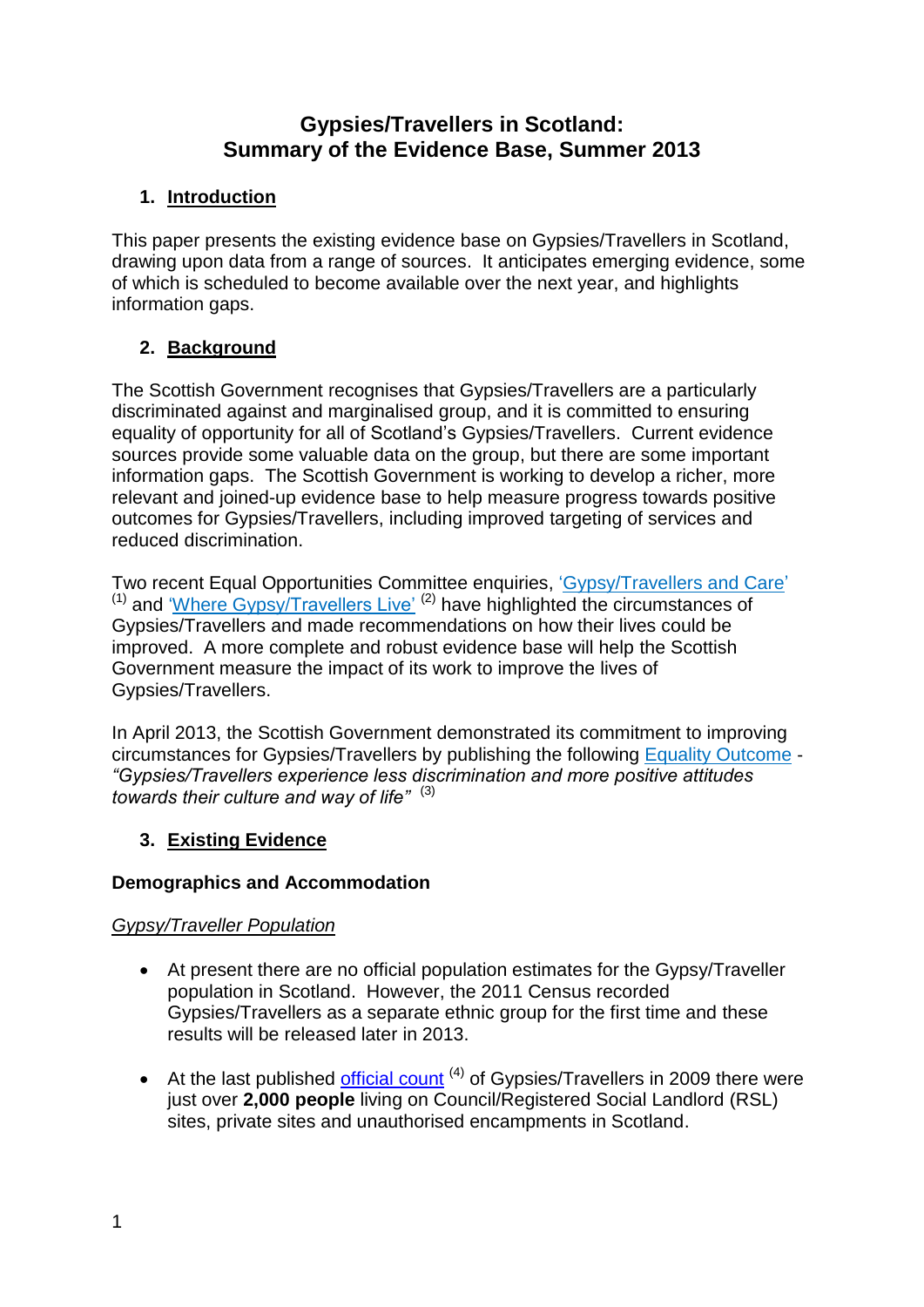- A review of the count estimated that it may only record between a third and a half of the total Gypsy/Traveller population in Scotland<sup>(5)</sup>.
- Ethnic group statistics released recently by the  $\overline{ONS}$ <sup>(6)</sup> from the 2011 Census show that 0.1% of the population in England and Wales identified as 'White: Gypsy or Irish Traveller'. This accounted for just under 58,000 people and the below graphic shows that the age profile of the group is much younger than the general population.



2011 Census: Population estimates for England & Wales, by Ethnicity

## *Accommodation*

- At the last count in 2009 there were just under **700 Gypsy/Traveller households** living on Council/Registered Social Landlord (RSL) sites, private sites and unauthorised encampments in Scotland. There was no consistent upward or downward trend from 2002, but the number of households varied from year to year.
- At this time there were 31 Council/RSL sites across 23 different council areas in Scotland - 28 of these sites operated all year round and 3 only opened in the summer. These sites provided a total of 478 pitches.
- There were 22 private sites at the time of the last count, 17 of which operated all year round and 5 of which were seasonal, open only in the summer months. 161 households were living on private sites.
- The number of unauthorised encampment locations occupied on the day of the last count stood at 46 across 18 local authorities. Over the six months to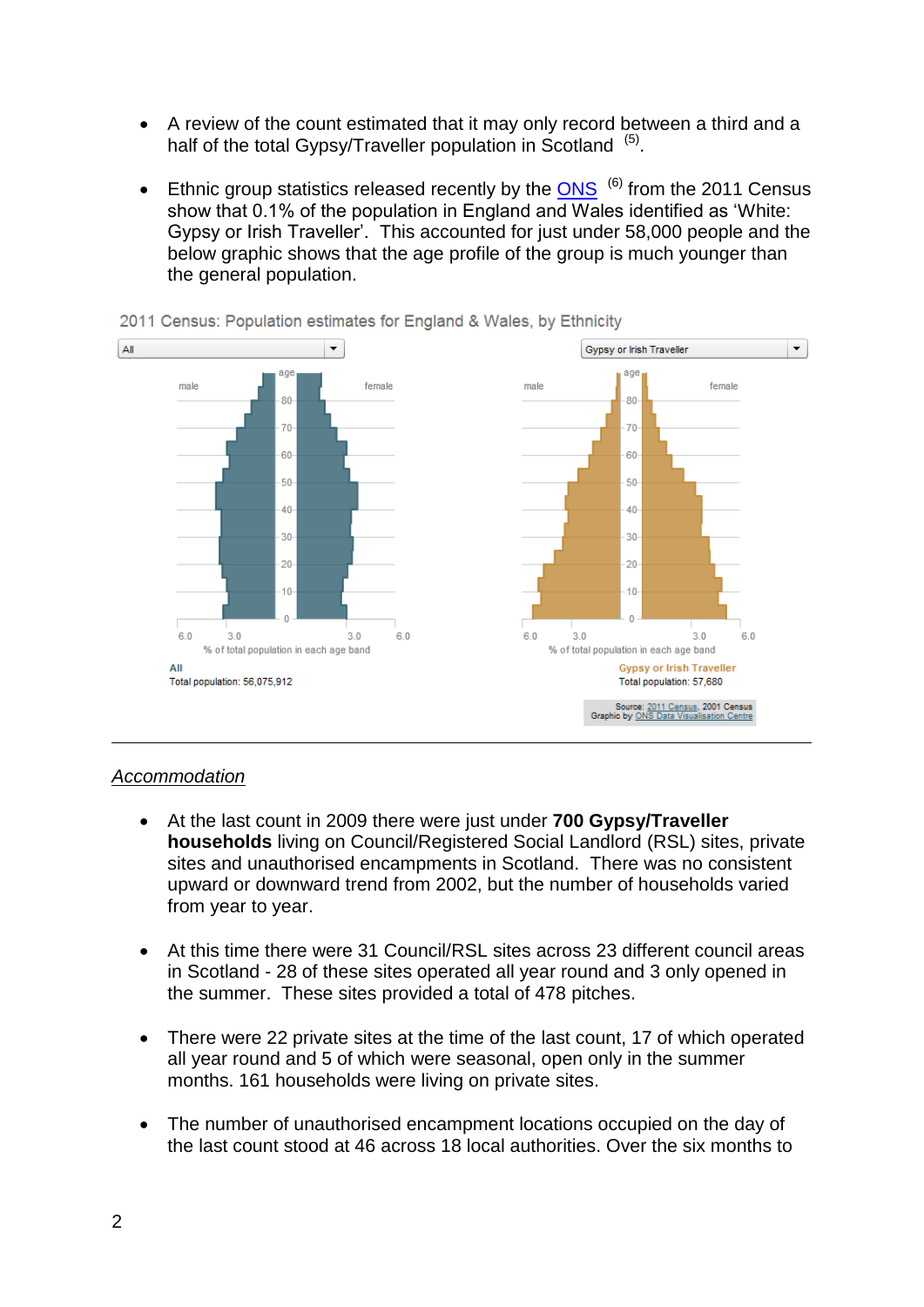July 2009 there were 195 encampment locations used. The national average encampment size over this six month period was 5.2 caravans.

- The Scottish Housing Regulator (SHR) now has regulatory responsibility for local authorities and social landlords who manage Gypsy/Traveller sites and there is a [Scottish Social Housing Charter](http://www.scottishhousingregulator.gov.uk/publications/consultation-charter-indicators-indicator-16-gypsies-travellers) Outcome<sup>(7)</sup> relating specifically to Gypsies/Travellers: *Sites are well maintained and managed*.
- In 2012 the SHR published the report: Priorities of Gypsies/Travellers and [Factored Owners](http://www.scottishhousingregulator.gov.uk/publications/priorities-gypsiestravellers-and-factored-owners)<sup>(8)</sup> outlining the key requirements and priorities of both Gypsies/Travellers tenants and their landlords, including their expectations of each other.
- There is limited evidence available about patterns of travel for Gypsies/Travellers in Scotland and there are multiple factors which influence the travel activities of Gypsies/Travellers.
- Both 'push' and 'pull' factors were found to influence the choice made by some Gypsies/Travellers to live in housing. 'Push' factors included lack of space on existing official sites, disputes/difficulties with other families and official sites with unused capacity not being seen as an option for a variety of reasons, most significantly because of negative family associations and fear of intimidation. 'Pull' factors, those in favour of moving to housing, included a desire to improve health circumstances, looking for a change and to 'have a break from relatives' (9).

#### *Housing Need and Demand Assessments (HNDAs) and Planning Policy*

- [The Housing \(Scotland\) Act \(2001\)](http://www.legislation.gov.uk/asp/2001/10/contents)<sup>(10)</sup> requires Local Authorities (LAs) to prepare and provide to Ministers as requested a local housing strategy supported by an assessment of housing need and demand. LAs produce Housing Need and Demand Assessments (HNDAs) which contribute to this requirement of the Act. In most cases, this includes evidence about the housing needs of Gypsies/Travellers, with some LAs commissioning more indepth research due to the limited information collected by the official count. LAs translate this evidence into housing policy when they produce their Local Housing Strategies (LHSs). The role of the Scottish Government is to quality assure HNDAs and to encourage LAs to fully consider the housing needs of Gypsies/Travellers through their Local Housing Strategy.
- Local authorities provide a range of information for the assessment of their housing provision and HNDAs. This may include, for example, the number of Gypsies/Travellers resident in an area, the number of sites/pitches authorities provide and what proportion are in use, and the types of services provided. Combined, this information should provide some indication of how authorities are meeting the housing needs of this group. Evidence may be derived from statistical sources, locally commissioned research or local management data about running sites/pitches and relevant council polices and strategies.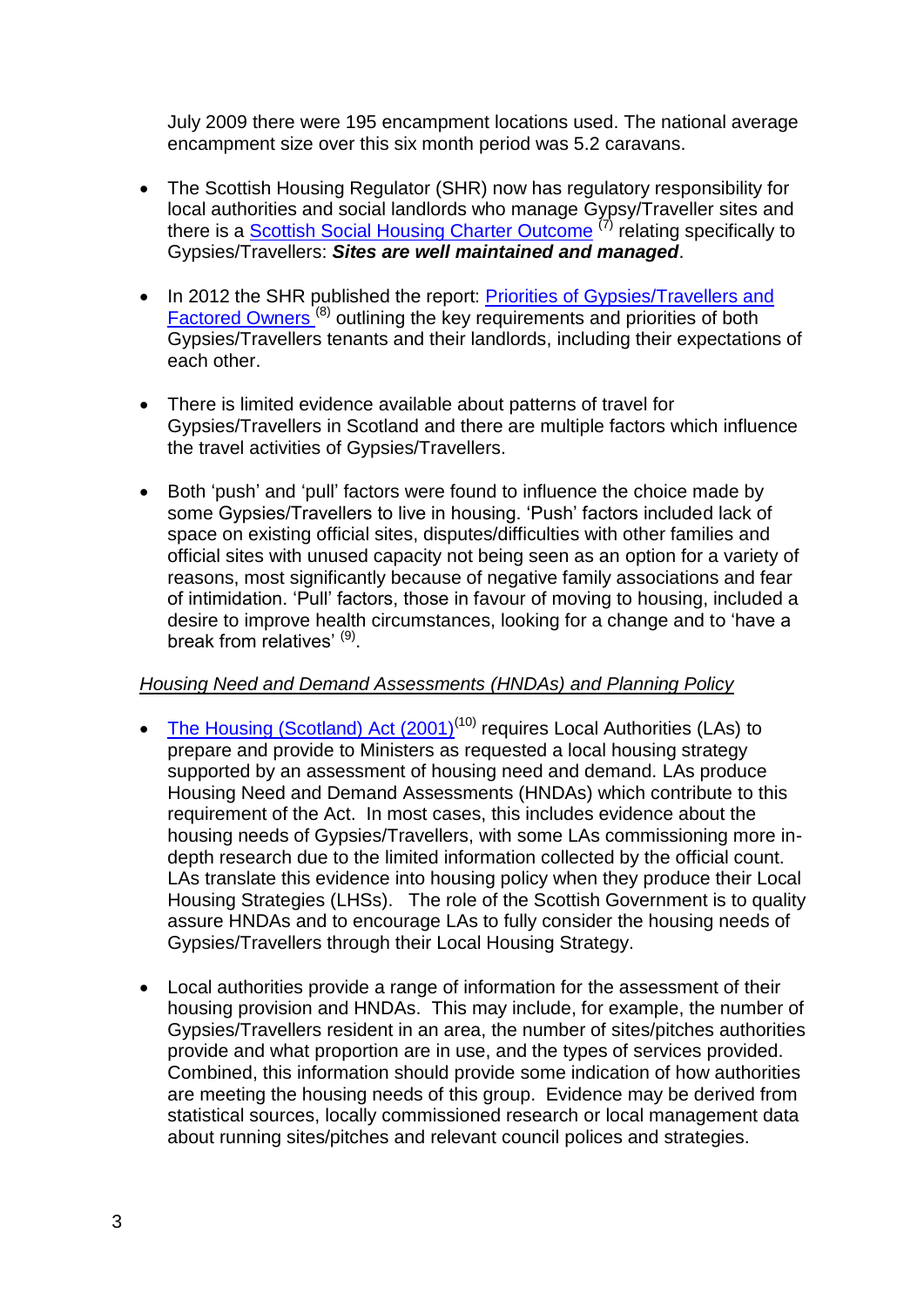• Scottish Planning Policy states "Given the typically transitory nature of Gypsies and Travellers, provision should be made for those communities which are in an area already and those who may arrive at a later date. Planning authorities should identify suitable locations for meeting the needs of Gypsies and Travellers and set out policies about small privately owned sites. Gypsy and Traveller communities should be involved in decisions about sites for their use."

### **Social Policy Areas**

Gypsies/Travellers experience much poorer outcomes than other communities and can have difficulty accessing services which are appropriate for their needs. The following evidence, drawn from administrative data sources where possible, compares Gypsies/Travellers to other ethnic groups and the general population in their life chances and their use of services. The policy areas covered are considered important and relevant to the lives of Gypsies/Travellers.

### *School Education* (11)

Around 850 school pupils in Scotland identified as 'White: Gypsy/Traveller' in 2012 and this represented around 0.1% of all pupils (the figure has been around 0.1% for several years). Ethnic group is self-declared, either by parents or pupils themselves, and it is likely that the reported figures for Gypsies/Travellers are an undercount - the 2011 Census results could help to indicate whether or not this is the case.

In the Pupil Census, the Ethnic Group categories were changed for 2011 and 2012 to match the 2011 Census. Prior to this there was a threefold breakdown where information was collected on 'Occupational Travellers' and 'Other Travellers' along with 'Gypsies/Travellers' – the information shown on the following charts is derived from these three categories combined.

The latest comparable data for S4 pupils (using a three year average 2008/9- 2010/11) shows that this group had the lowest attainment scores by a large margin – an average tariff score of 88 compared to the Scotland average of 181.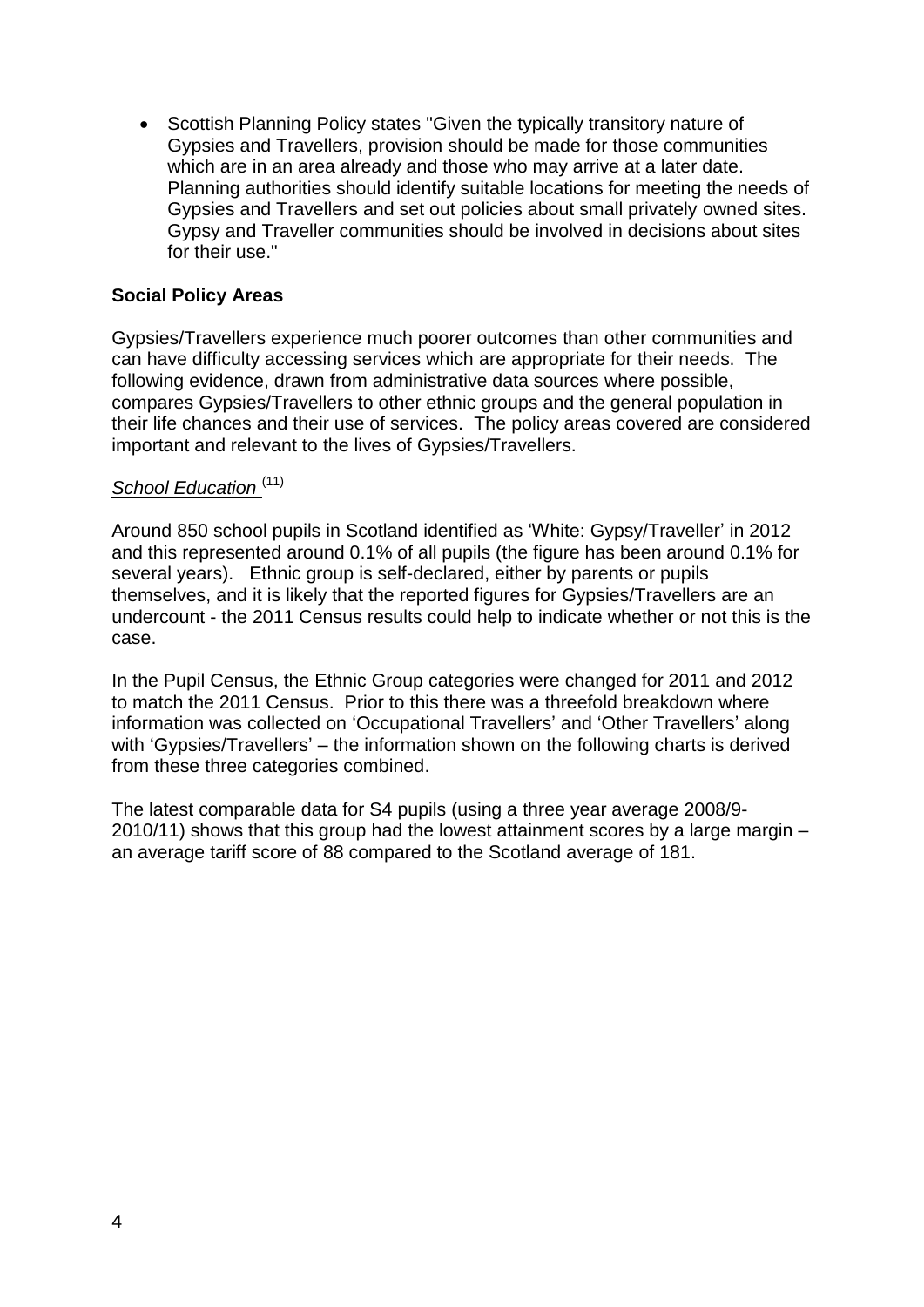

The latest school attendance figures illustrated on the chart below show that Gypsies/Travellers had the lowest attendance rates of any ethnic group - 79.9% compared to the 93.1% Scotland average. It should be noted however that Local Authorities may mark Gypsy/Traveller children as authorised absent, even when they are on extended leave, in order to keep a place for them on the school roll. This could have an effect on the figures.



Further, the chart below shows that for the latest two years (2009/10 and 2010/11) the Gypsy/Traveller ethnic group had a high rate of school exclusions – 55 exclusions per 1,000 pupils versus the Scotland average of 42.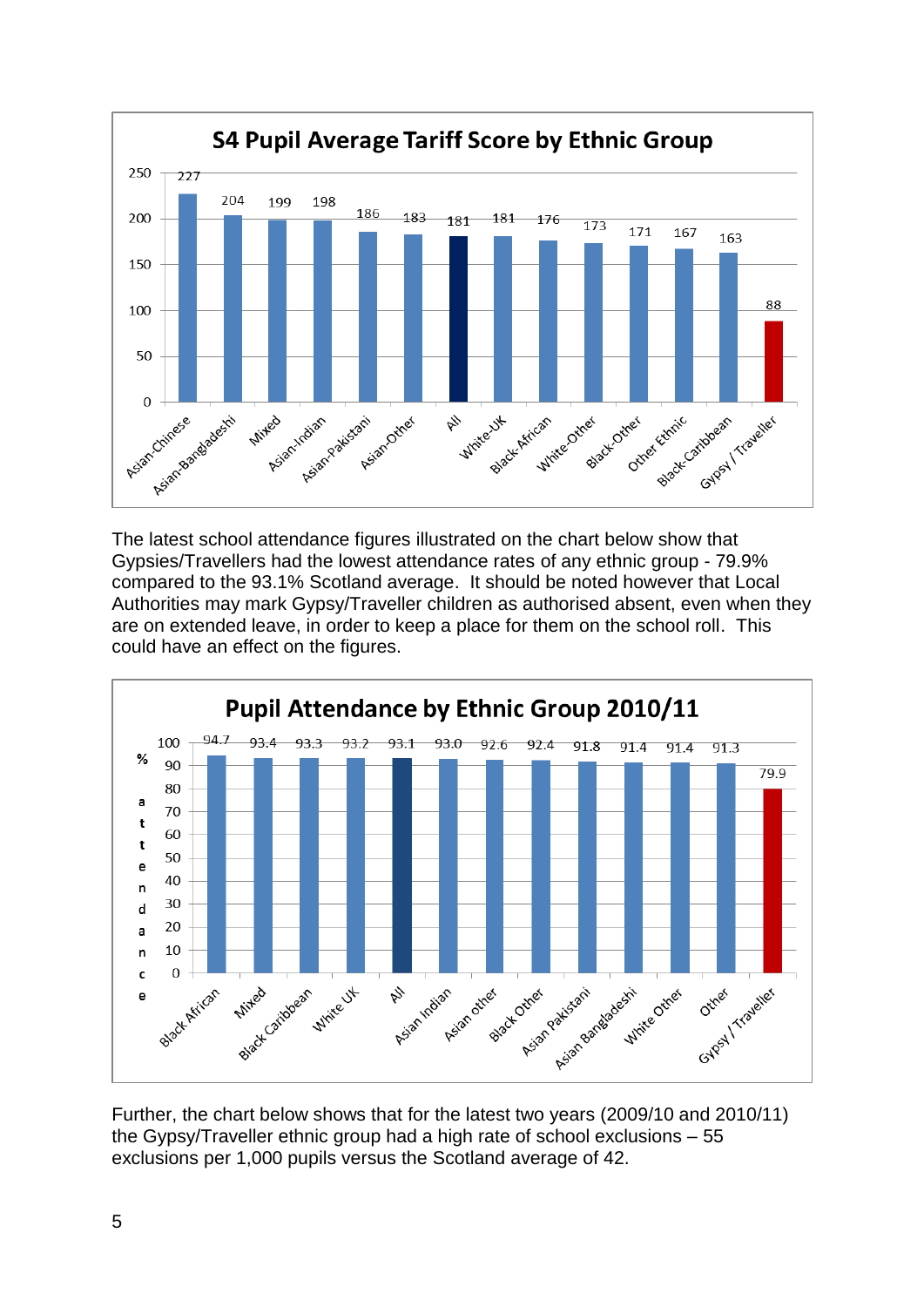

The above charts indicate that school education is a key area where the performance of Gypsies/Travellers is lower than that of most other ethnic groups.

The UK Government's 2010 report on [Improving the outcomes for Gypsy, Roma and](https://www.gov.uk/government/uploads/system/uploads/attachment_data/file/181669/DFE-RR043.pdf)  [Traveller pupils](https://www.gov.uk/government/uploads/system/uploads/attachment_data/file/181669/DFE-RR043.pdf)<sup>(12)</sup> found that Gypsy, Roma and Traveller pupils in England tended to be concentrated in schools with below average results, and that, even when controlling for gender, free school meals, deprivation and special educational needs, they made considerably less progress than their peers. These pupils are thought to face a range of social, cultural, economic and systemic barriers to maximising their experience of school and education.

# *Health*

Statistics from administrative sources on the health of Gypsies/Travellers in Scotland is limited due to incomplete ethnic coding and small numbers of records for the Gypsy/Traveller ethnic group.

Parry et al's 2004 report. [The Health Status of Gypsies & Travellers in England](http://www.sheffield.ac.uk/polopoly_fs/1.43714!/file/GT-final-report-for-web.pdf)<sup>(13)</sup> suggests that Gypsies/Travellers have significantly poorer health than other UK resident English speaking ethnic minorities and economically disadvantaged white UK residents. They are also more likely to suffer from miscarriages, still births, and the death of young babies and older children.

The Equality and Human Rights Commission (**EHRC**)<sup>(14)</sup> has estimated that in Britain:

- Life expectancy for Gypsy/Traveller men and women is 10 years lower than the national average;
- Gypsy/Traveller mothers are 20 times more likely than the rest of the population to have experienced the death of a child.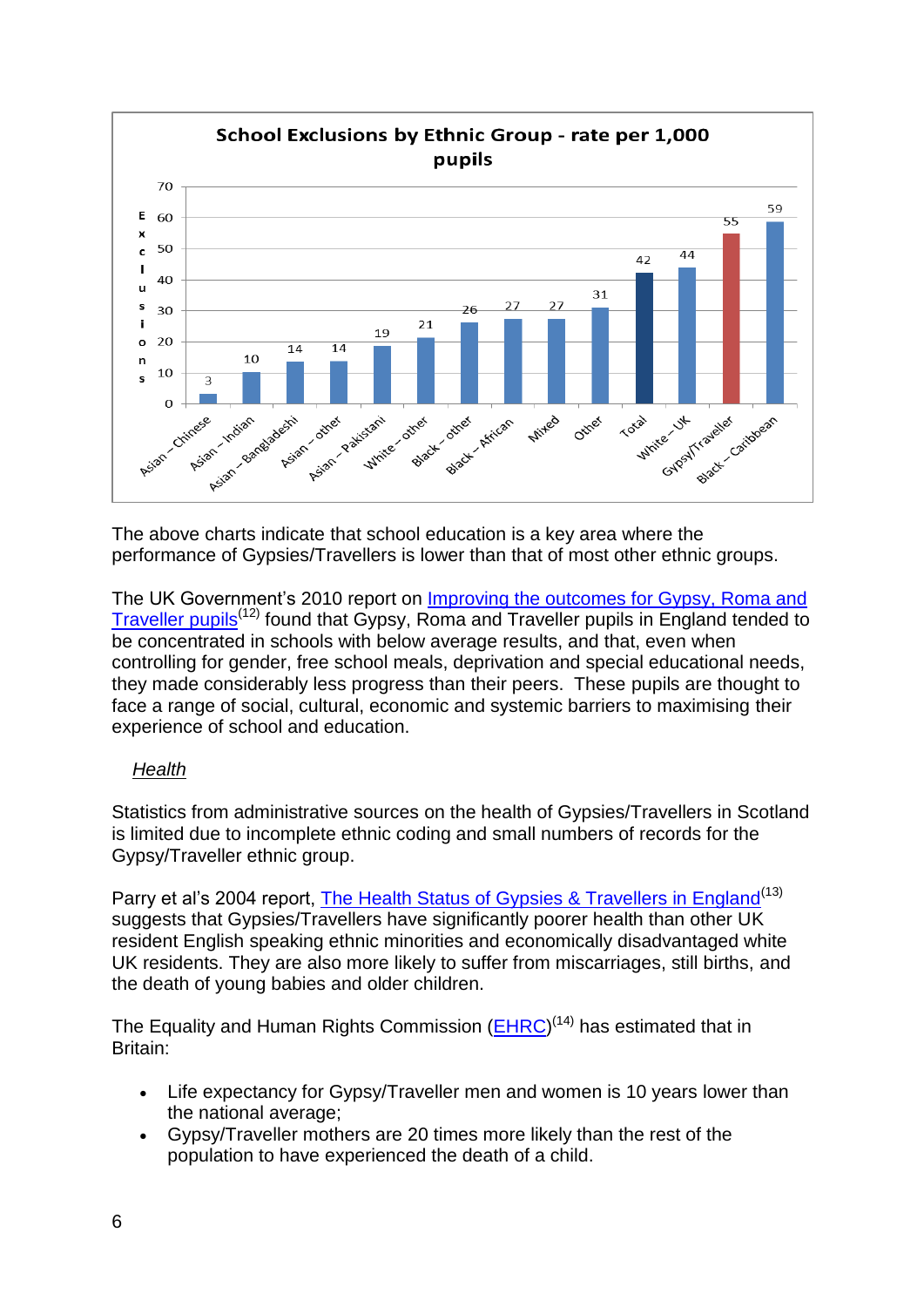Other sources reveal that Gypsies/Travellers use NHS health services less than other members of the population, with a low rate of registration with a GP and low rates of screening and immunization;  $(15)$ 

Health records in Scotland have been linked to 2001 Census records to obtain more complete health information by Ethnic Group. However, as 'White - Gypsy/Traveller' was not a separate ethnic group in the 2001 Census, information on this group could not be obtained. Gypsies/Travellers were included as a separate ethnic group in the 2011 Census, so future data linkage work could potentially enhance health statistics for the group.

### *Crime and Justice*

Statistics on Gypsies/Travellers from Crime and Justice administrative sources are limited at present. Whilst some organisations plan to adopt the 2011 Census ethnicity question, which has 'White - Gypsy/Traveller' as a separate ethic group, others do not have immediate plans to collect such data.

#### *Employment and Welfare*

DWP does not have information on benefit claimants who are Gypsies/Travellers as it is not a condition for eligibility for benefit and is not routinely recorded.

The main data source for employment data in Scotland is the Annual Population Survey (APS). However, despite its relatively large sample size, it does not contain enough records on Gypsies/Travellers to be able to obtain meaningful results. As Gypsies/Travellers have been included as a separate ethnic group in the 2011 Census, this source should reveal some new information on economic activity and employment.

[The 2010 Scottish Social Attitudes Survey](http://www.scotland.gov.uk/Publications/2011/08/11112523/0) *Attitudes to Discrimination and Positive [Action](http://www.scotland.gov.uk/Publications/2011/08/11112523/0)* (16) module concluded that Gypsies/Travellers appear to be the subjects of fairly widespread discriminatory attitudes. This is the case in the context of employment as well as personal relationships, for example:

47% believe that a Gypsy/Traveller would be unsuitable as a primary school teacher. This is much the same as the 48% who held that view in 2006. (Further exploration of this question revealed that people thought Gypsies/Travellers moved around a lot which would make being a primary school teacher particularly challenging.)

## **4. Emerging Sources**

#### *The 2011 Census*

The inclusion of Gypsy/Traveller as a separate ethnic group in the 2011 Census should provide important data on the Gypsy/Traveller population as a whole, i.e. housed Gypsies/Travellers as well as those living on Gypsy/Traveller sites.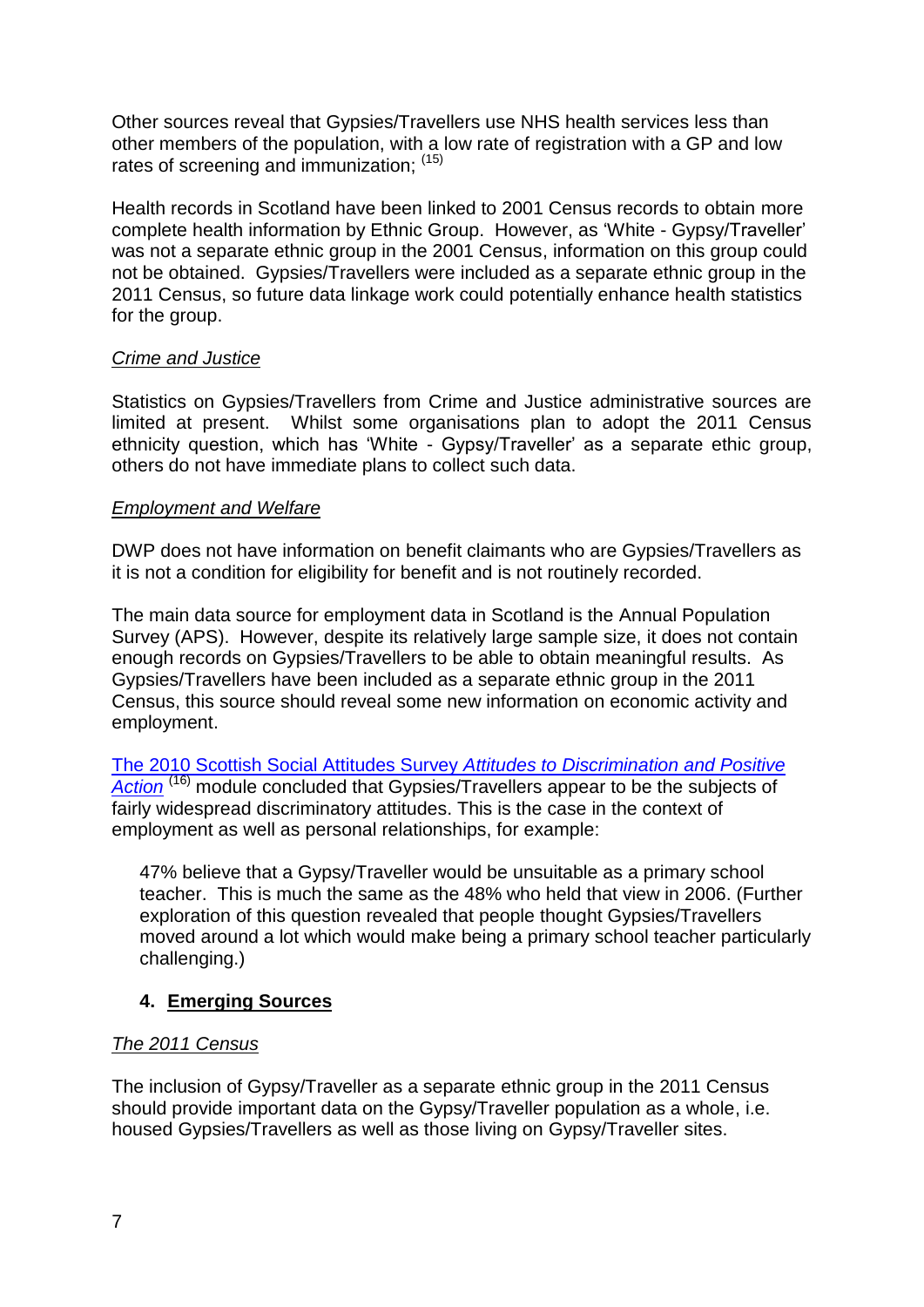The latest [Outputs Prospectus](http://www.scotlandscensus.gov.uk/en/news/articles/outputsprospectus.html)<sup>(17)</sup> states that the first univariate equalities tables will be published from late September 2013, with more detailed cross tab data following in autumn/winter. Analysis of this data will provide a wealth of information on Gypsies/Travellers including: accommodation type, employment, health and education. The questions asked of all households, including Gypsies/Travellers, can be found on the sample household <u>questionnaire</u> (18).

It should be noted that the quality of this data depends on respondents who are Gypsies/Travellers, and completing the questionnaire, self-identifying themselves as this ethnic group.

The [Analysis of Ethnicity in the 2001 Census -](http://www.scotland.gov.uk/Publications/2004/02/18876/32937) Summary Report <sup>(19)</sup> provides a flavour of what will be possible from the 2011 Census. The main topic areas for census analysis include:

- Demographics
- Housing
- Labour Market
- Health and Care
- Education
- Religion

## *The Scottish Housing Regulator (SHR)*

The Scottish Housing Regulator (SHR) now has regulatory responsibility for local authorities and social landlords who manage Gypsy/Traveller sites and there is now a Scottish Social Housing Charter [Outcome](http://www.scottishhousingregulator.gov.uk/publications/consultation-charter-indicators-indicator-16-gypsies-travellers) relating specifically to Gypsies/Travellers: *Sites are well maintained and managed*. Site satisfaction data will be collected for the first time by the SHR in 2014, along with data on average weekly rent per pitch and total number of pitches.

# **5. The Twice Yearly Count**

From 1998-2009 the Scottish Government managed a twice yearly count <sup>(4)</sup> of the Gypsy/Traveller population living on official Council and Registered Social Landlord (RSL) sites, private sites and caravans found on unauthorised encampments. The key objective of the Count was to improve understanding of the Gypsy/Traveller population to inform policy and strategy development. It has been acknowledged that the Count was more an estimate of households based on a count of occupied pitches/trailers than an estimate of the Gypsy/Traveller population. The Count did not include housed Gypsies/Travellers, or other traveller populations such as New (Age) Travellers or Occupational Travellers /Travelling Showpeople, and the information could not be used directly as a basis for accommodation needs assessment, particularly since the needs of Gypsies/Travellers living in housing were not considered. The count did not collect information on how well local providers were meeting the needs of Gypsies/Travellers across a range of services such as housing, health and education.

Further to the 2009 count, local authorities were asked by the Scottish Government to provide an updated count for 2010 to 2012; however data was received from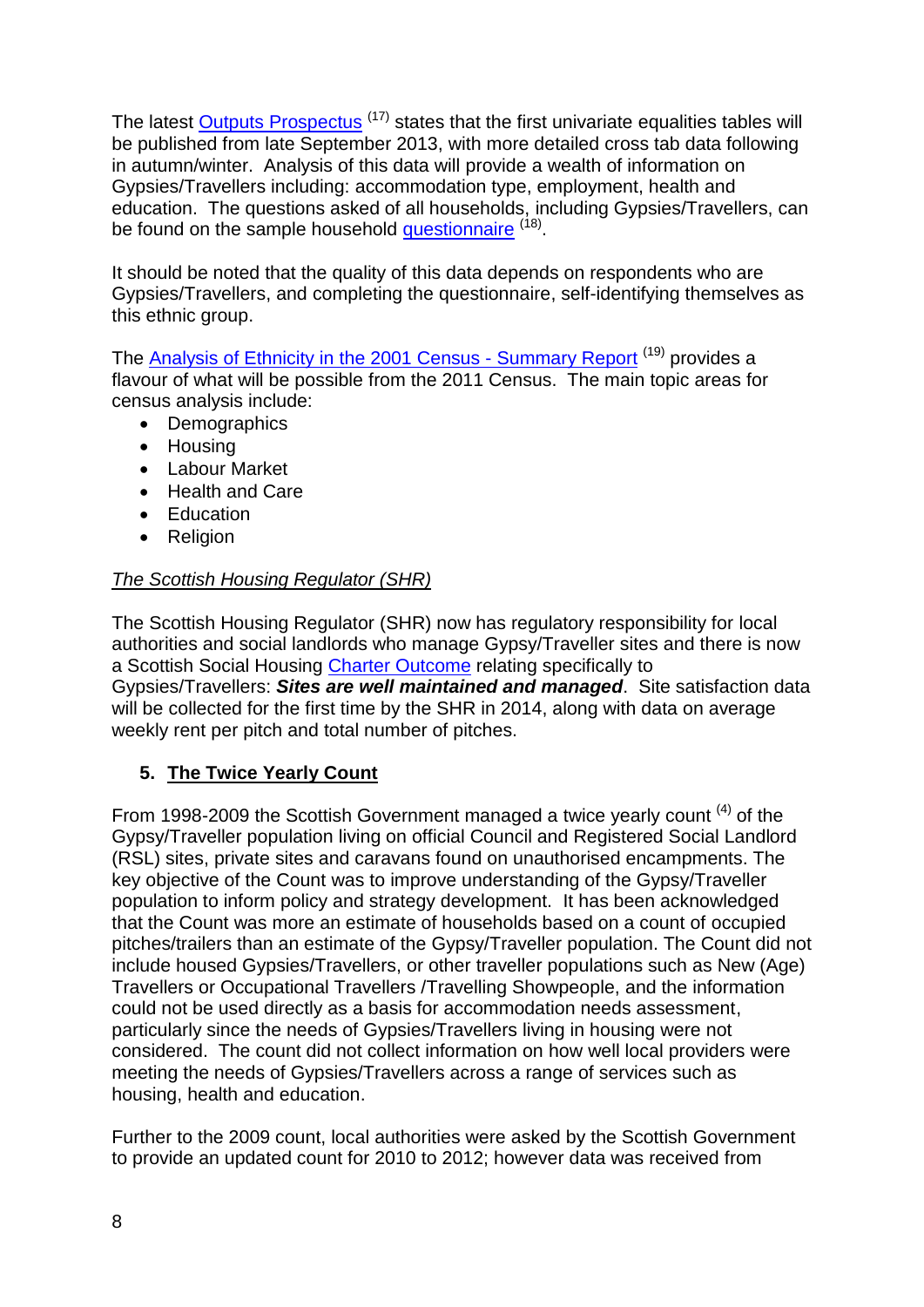around only half of those with sites, meaning that it has not yet been possible to update the national figures.

In 2012 the Scottish Government's housing statisticians reviewed their full range of statistical products against a backdrop of shrinking internal resources. This review sought to prioritise their statistical housing collections, making efficiency savings where appropriate and aligning workloads with the new staffing levels in the teams. As part of this review, internal and external stakeholders were asked their views on the Gypsy/Traveller count and invited to consider the possibility of the count being discontinued, in favour of utilising other information sources such as those detailed earlier in this paper.

There was a mixed response to this consultation. From a Scottish Government policy perspective centrally collected figures had only been of partial benefit and used to inform very low levels of SG funding. Some councils considered it a time consuming process whereas others reported that it helped with HNDAs, allowing them plan more effectively by looking across local borders.

## **6. Data Gaps and Future Data Collection**

#### *Data Gaps*

There are a number data gaps on the Gypsies/Travellers evidence base. The following table summarises the main gaps and suggests how these could be filled:

| <b>Information Gap</b>                           | How gap could be filled          |
|--------------------------------------------------|----------------------------------|
| Gypsy/Traveller population in Scotland           | Census 2011                      |
| Age and gender profiles of the G/T population    | Census 2011                      |
| Family Structures and numbers of dependent G/T   | Census 2011                      |
| children                                         |                                  |
| Numbers of G/Ts living in settled housing        | Census 2011                      |
| <b>Accommodation Type</b>                        | Census 2011                      |
| Tenure                                           | Census 2011                      |
| <b>Occupancy Rating</b>                          | Census 2011                      |
| <b>Economic Activity and Employment</b>          | Census 2011                      |
| <b>General Health</b>                            | Census 2011                      |
| <b>Disability</b>                                | Census 2011                      |
| <b>Highest Level of Qualification</b>            | Census 2011                      |
| Religion                                         | Census 2011                      |
| No. of Sites and Pitches (social housing only)   | Scottish Housing Regulator data  |
| Average weekly rent (social housing only)        | Scottish Housing Regulator data  |
| Site Satisfaction Data (social housing only)     | Scottish Housing Regulator data  |
| Health data e.g. outpatient and inpatient        | More complete coding of latest   |
| statistics, maternity statistics, waiting times, | ethnicity field across           |
| access to GPs, drug and alcohol statistics.      | administrative health data (SMR) |
|                                                  | sources. Data Linkage projects.  |
| Crime and Justice data e.g. police data, prisons | Use of latest ethnicity field    |
| data, Scottish Court Service data, Crown Office  | across administrative Crime and  |
| and Procurator Fiscal Service data.              | Justice data sources. Data       |
|                                                  | Linkage projects.                |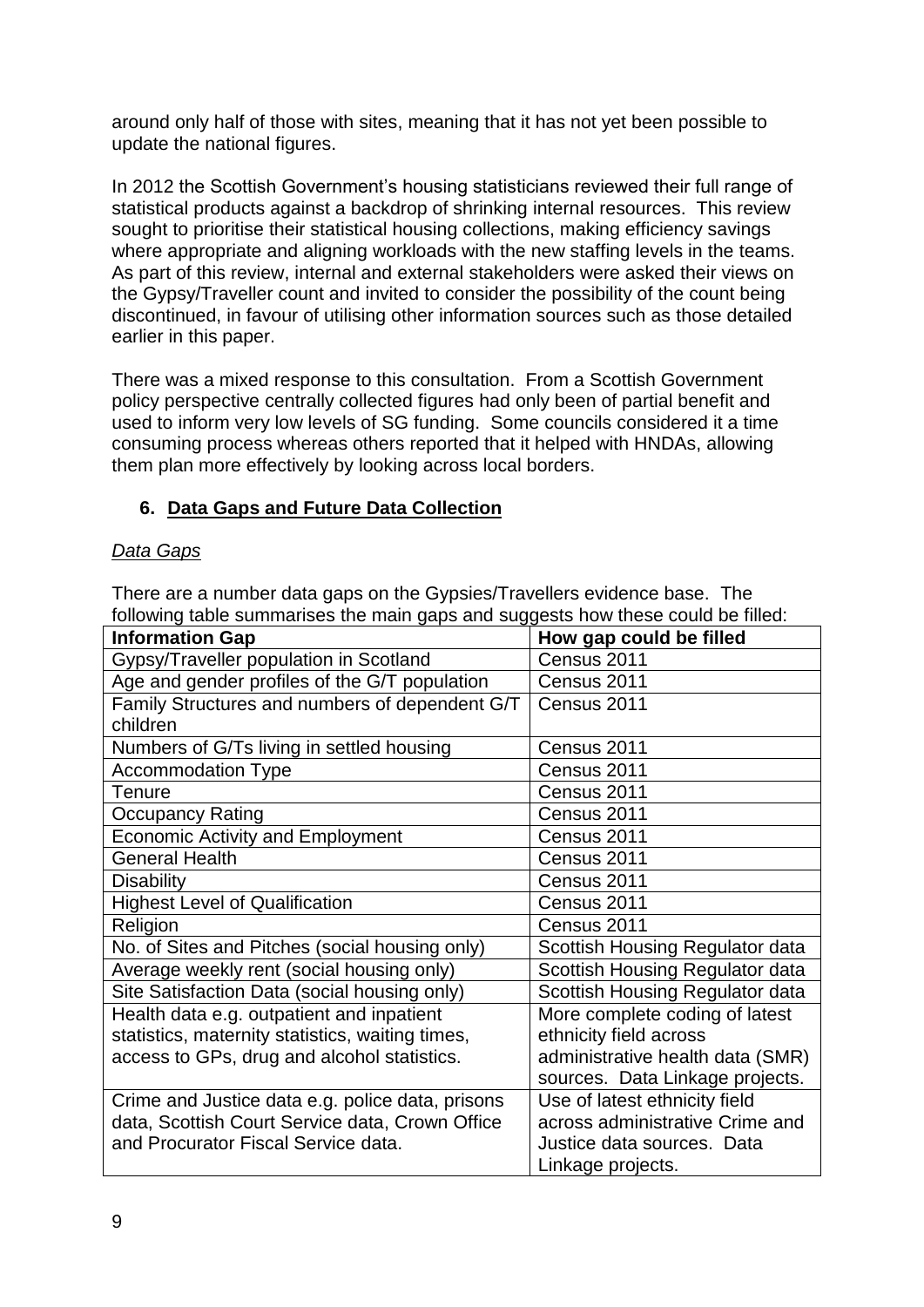### *Future Data Collection*

The Scottish Government's Communities Analytical Services team (CAS) plan to analyse emerging data on Gypsies/Travellers, particularly that from the 2011 Census, and make this evidence available on the [Equality Evidence Finder](http://www.scotland.gov.uk/Topics/People/Equality/Equalities/DataGrid) <sup>(20)</sup> later this year.

This new information will be considered alongside the existing evidence base to determine what evidence gaps still exist. An assessment will be made on the importance of these gaps and this work will inform decisions concerning any future data collection on Gypsies/Travellers.

### **Timeline**

The following sets out a timeline towards possible future data collection:

Late 2013 – CAS to produce a new analysis paper on the Gypsy/Traveller data from the 2011 Census. This will expand on, and fill gaps in, many of the policy themes covered in this evidence paper. Following the analysis of Census data there will be a fuller body of evidence on which to make decisions on new data collection moving forward.

Early 2014 – CAS to set out options on future data collection, considering the scale, frequency and feasibility of each option, alongside costs and burden. This work should lead to a decision on the shape and scope of any new national data collection.

Spring 2014 – CAS to pilot new style collection (if applicable).

Summer 2014 – CAS to carry out live collection (if applicable).

**Scottish Government Communities Analytical Services (CAS) Scottish Government August 2013**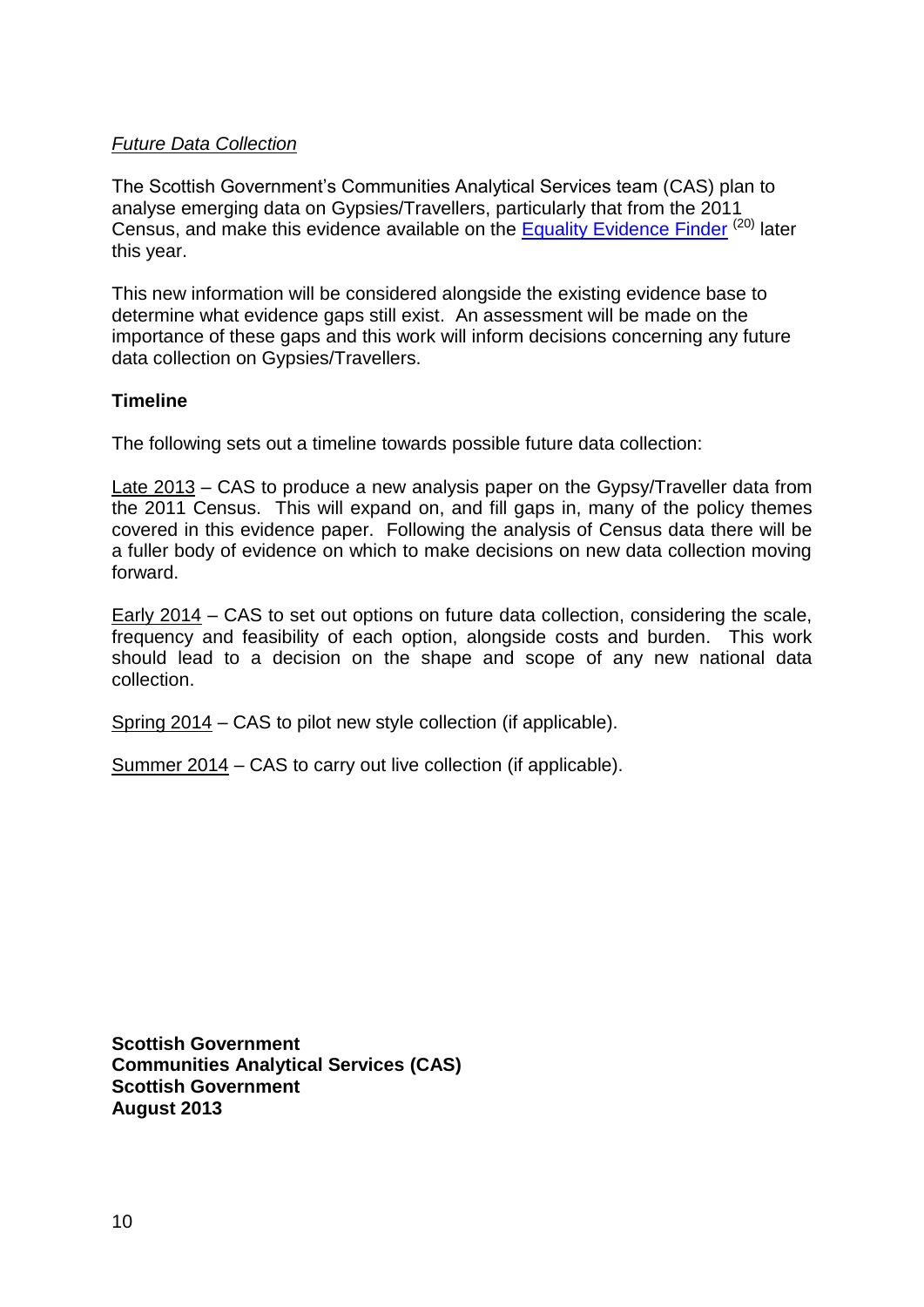## **References**

(1) Equal Opportunities Committee 3rd Report, 2012 (Session 4) Gypsy/Travellers and Care

[http://www.scottish.parliament.uk/S4\\_EqualOpportunitiesCommittee/Reports/eor-12-](http://www.scottish.parliament.uk/S4_EqualOpportunitiesCommittee/Reports/eor-12-03w-rev2.pdf) [03w-rev2.pdf](http://www.scottish.parliament.uk/S4_EqualOpportunitiesCommittee/Reports/eor-12-03w-rev2.pdf)

(2) Equal Opportunities Committee 1st Report, 2013 (Session 4): Where Gypsy/Travellers Live [http://www.scottish.parliament.uk/parliamentarybusiness/CurrentCommittees/49027.](http://www.scottish.parliament.uk/parliamentarybusiness/CurrentCommittees/49027.aspx) [aspx](http://www.scottish.parliament.uk/parliamentarybusiness/CurrentCommittees/49027.aspx)

(3) Scottish Government Equality Outcome April 2013: Gypsies/Travellers experience less discrimination and more positive attitudes towards their culture and way of life

<http://www.scotland.gov.uk/Resource/0041/00417010.pdf>

(4) Gypsies/Travellers in Scotland: The Twice Yearly Count - No. 16: July 2009 <http://www.scotland.gov.uk/Publications/2010/08/18105029/0>

(5) Review of the Twice Yearly Count of Gypsies/Travellers in Scotland, 2010 <http://www.scotland.gov.uk/Publications/2010/03/08154645/1>

(6) ONS: Ethnicity and National Identity in England and Wales 2011 [http://www.ons.gov.uk/ons/rel/census/2011-census/key-statistics-for-local](http://www.ons.gov.uk/ons/rel/census/2011-census/key-statistics-for-local-authorities-in-england-and-wales/rpt-ethnicity.html)[authorities-in-england-and-wales/rpt-ethnicity.html](http://www.ons.gov.uk/ons/rel/census/2011-census/key-statistics-for-local-authorities-in-england-and-wales/rpt-ethnicity.html)

(7) Scottish Housing Regulator Charter Indicators: Indicator 16 - Gypsies / Travellers [http://www.scottishhousingregulator.gov.uk/publications/consultation-charter](http://www.scottishhousingregulator.gov.uk/publications/consultation-charter-indicators-indicator-16-gypsies-travellers)[indicators-indicator-16-gypsies-travellers](http://www.scottishhousingregulator.gov.uk/publications/consultation-charter-indicators-indicator-16-gypsies-travellers)

(8) Scottish Housing Regulator: The Priorities of Gypsies/Travellers and Factored Owners [http://www.scottishhousingregulator.gov.uk/publications/priorities](http://www.scottishhousingregulator.gov.uk/publications/priorities-gypsiestravellers-and-factored-owners)[gypsiestravellers-and-factored-owners](http://www.scottishhousingregulator.gov.uk/publications/priorities-gypsiestravellers-and-factored-owners)

(9) Craigforth: Accommodation Needs Assessment of Gypsies/Travellers

- Grampian 2009<http://www.moray.gov.uk/downloads/file60896.pdf>
- East Lothian, Midlothian, City of Edinburgh and Scottish Borders 2008 [http://www.edinburgh.gov.uk/download/downloads/id/3490/gypsy\\_travelles\\_housi](http://www.edinburgh.gov.uk/download/downloads/id/3490/gypsy_travelles_housing_need_study) [ng\\_need\\_study](http://www.edinburgh.gov.uk/download/downloads/id/3490/gypsy_travelles_housing_need_study)
- West Central Scotland 2007 <http://www.glasgow.gov.uk/CHttpHandler.ashx?id=8311&p=0>

(10) Housing (Scotland) Act 2001 <http://www.legislation.gov.uk/asp/2001/10/contents>

(11) Scottish Government School Education Statistics <http://www.scotland.gov.uk/Topics/Statistics/Browse/School-Education>